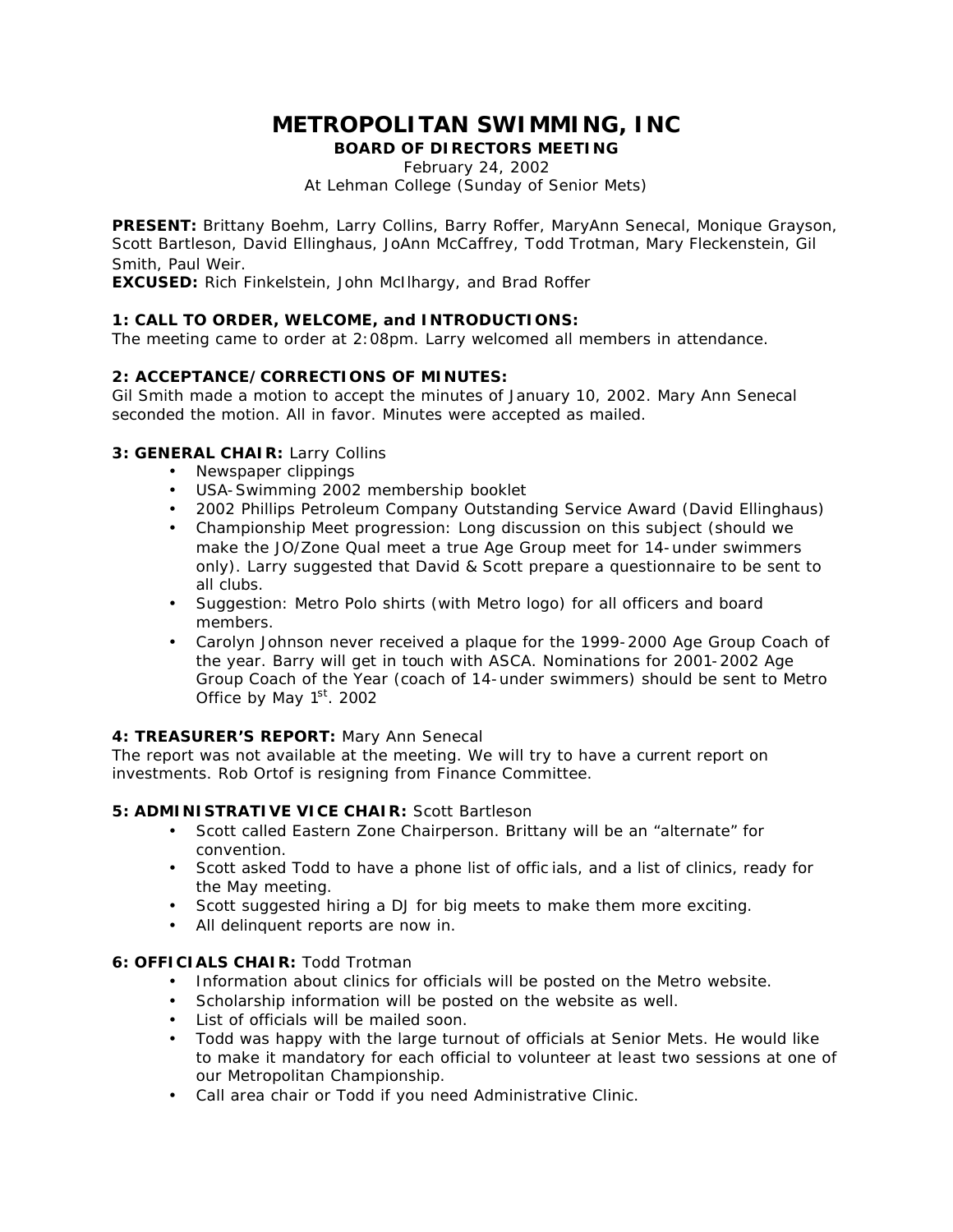## **7: SENIOR CHAIR:**

Brad was unable to attend. Senior Mets was well planned.

Barry thanked Gil for his handling of the few problems, and Mary for her great job as an announcer.

Lehman College will let us have the pool for long course Senior Mets. We are still investigating the possibility to use the Nassau County Pool at Eisenhower Park.

# **8: AGE GROUP CHAIR REPORT:**

John McIlhargy was unable to attend.

There were some complaints about the change in order of events at JO's and about the High Point Awards (plaques were not available).

Larry reminds all coaches that they must be responsible to scratch their swimmers if they are entered in too many events (there was a limit of 9 events/ no more than 3 per day).

## **9: COACHES'REPRESENTATIVE:** Gil Smith

Gil wants to write a survey for the coaches. He wants to get coaches email addresses.

## **10: ATHLETE'S REPRESENTATIVES:** Brittany Boehm and Paul Weir

Athletes did not like the "ready room" at Senior Mets (Barry said that the scheduled room was much too cold and was not used). Athletes would like a longer march for the finalist (like marching from and across the bulkhead to the starting blocks). It would be nice to stop to give the awards every two events, and have a bio sheet about the finalists. Brittany & Paul are still working on the newsletter (could be posted on website). Election was held at Senior Mets: Christian Robledo, LIAC, won by 2 votes and will be the new Junior Athlete Representative (Starting May 2002).

## **11: ZONE TEAM COORDINATOR:** Barry Roffer

Equipment is set up. Buses have been hired.

## **Fee for the Zone Team is \$250.00 per swimmer**

## **The qualifying period for all Metro Championship meets is as of February 1, 2001.**

## **12: REGISTRATION COORDINATOR:** Barry Roffer

Club Fit is OK. St. Columba Dolphins ARE NOT A CLUB. Riverbank still owes money.

## **13: TECHNICAL PLANNING:** David Ellinghaus

Teams that run Metropolitan Championship Meets MUST send the meet information to David, for review, at least 30 days before it is sent out to clubs

- David will contact Dave Ferris about contracting LIAC for the Zone Qualifying meet next year (long-term contract if possible.
- The guidebook is still in review process. All championship meets must be formalized.
- We should look into the Texas Senior Circuit meets for ideas (LC & SC).
- Senior Committee should look at and work on the schedule for 2003 LC season. It should be ready by September 2002.
- Site selection committee?